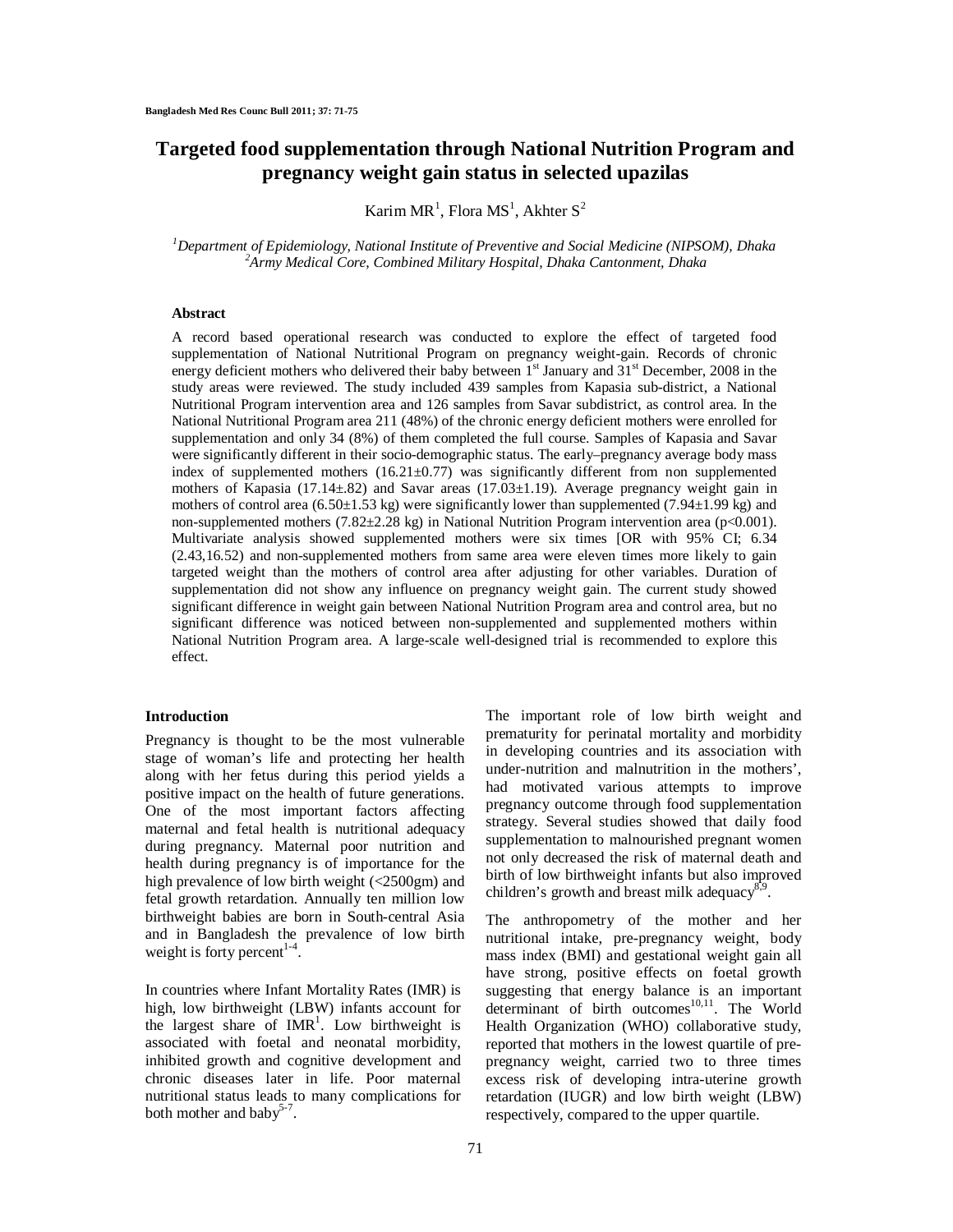The Institute of Medicine (IOM) issued its weight gain guidelines for maternal weight gain during pregnancy based on pre-pregnancy body mass index and recommended that women who are underweight before pregnancy should gain more weight during pregnancy<sup>12-14</sup>.

Maternal nutritional status at the beginning of gestation and the rate of fat gain early in pregnancy is the two indicators most strongly associated with  $birth-weight<sup>15,16</sup>$ . The Gambian supplementation trial had succeeded in reducing both stillbirth and neonatal death by providing a much higher net increase in energy intake by rural mothers $17-19$ . Study in Iran showed, traditional food supplementation enhanced higher maternal weight  $\text{gain}$  (p<0.02)<sup>20</sup>.

Low weight gain in pregnancy is associated with increased risk of preterm delivery, particularly if women are underweight or of average weight before pregnancy<sup>21</sup>. But still there is increasing evidence that higher weight gains during pregnancy do not improve infant outcomes and instead may elevate the mothers' long-term risk of chronic disease $^{22,23}$ .

Operational research on National Nutrition Program (NNP) food supplementation showed that food supplementation did not lead to enhanced pregnancy weight gain with the exception of severe malnutrition category<sup>24</sup>. . The important determinants for the distribution of the effect of supplementation provided by NNP seem to be the mothers' pre-pregnancy weight, her basic dietary intake during this period, the energy and nutrient composition of the supplement, the timing and total duration of supplementation and the replacement level of the supplement<sup>25</sup>.

Recent studies raised queries about the efficiency of the National Nutrition Program in enhancing pregnancy weight gain thus reducing prevalence of low birth weight $^{26}$ . The results of this research may provide scopes for further modification and better implementation strategy of the National Nutrition Program.

## **Materials and Methods**

This post test only non-experimental operational research was aimed to evaluate the effect of targeted food supplementation by NNP. The samples were taken from two different sub-districts served by two different national non-government organizations. Voluntary Association for Rural Development (VARD) was implementing the maternal and child nutritional supportive program following NNP guidelines in Kapasia sub-district and Savar subdistrict was taken as control area where Gonosashthaya Kendra was delivering comprehensive maternal and child health care services.

Records of all chronic energy deficient pregnant mothers who delivered their baby between  $1<sup>st</sup>$ January and  $31<sup>st</sup>$  December; 2008 in both study areas were reviewed. Singleton mothers who did not have any chronic disease, delivered at term and were registered within 120 days of last menstrual period were selected as study samples.

Data taken from records included sociodemographic, reproductive, food supplementation and pregnancy weight at different gestational age. Early pregnancy weight measured at registration time was taken as first weight and the last measurement taken before delivery, was considered as end line weight and pregnancy weight gain was computed.

Records revealed that 228 out of 439 chronic energy deficient mothers of NNP area were notsupplemented. So the analyses were performed comparing three categories: Non NNP area  $(n=126)$ , NNP not supplemented  $(n=228)$ , NNP supplemented (n=211).

The NNP supplemented mothers were further subdivided into poor, moderate and good supplementation categories considering total number of supplementation days as stated by Santhia et al: (<120 days), (120-159 days) and (≥160days) for registration month three. In registration month 4, low, intermediate and high supplementation groups were defined as <100 days, 100-139 days and ≥140 days, respectively.

Data management and analysis were done with the help of SPSS 16.0 version for windows. The research protocol was approved by the ethical committee of the National Institute of Preventive and Social Medicine (NIPSOM), Dhaka, Bangladesh.

## **Results**

The socio demographic characteristics of the samples of NNP (supplemented and non supplemented) and control area were compared. Although the mean age of the pregnant mothers in all categories was around 24 years, the distribution was significantly different especially between control and NNP area; NNP area included relatively younger mothers than control area. Illiteracy was more common in Savar area (mothers 21.4% and fathers 19.8%) than their Kapasia counterpart. NNP and control area were also different in the occupation of the father. All mothers were housewives. Almost all mothers of NNP area visited for antenatal care  $(ANC) \geq 4$  times whereas one-third of mothers in control area did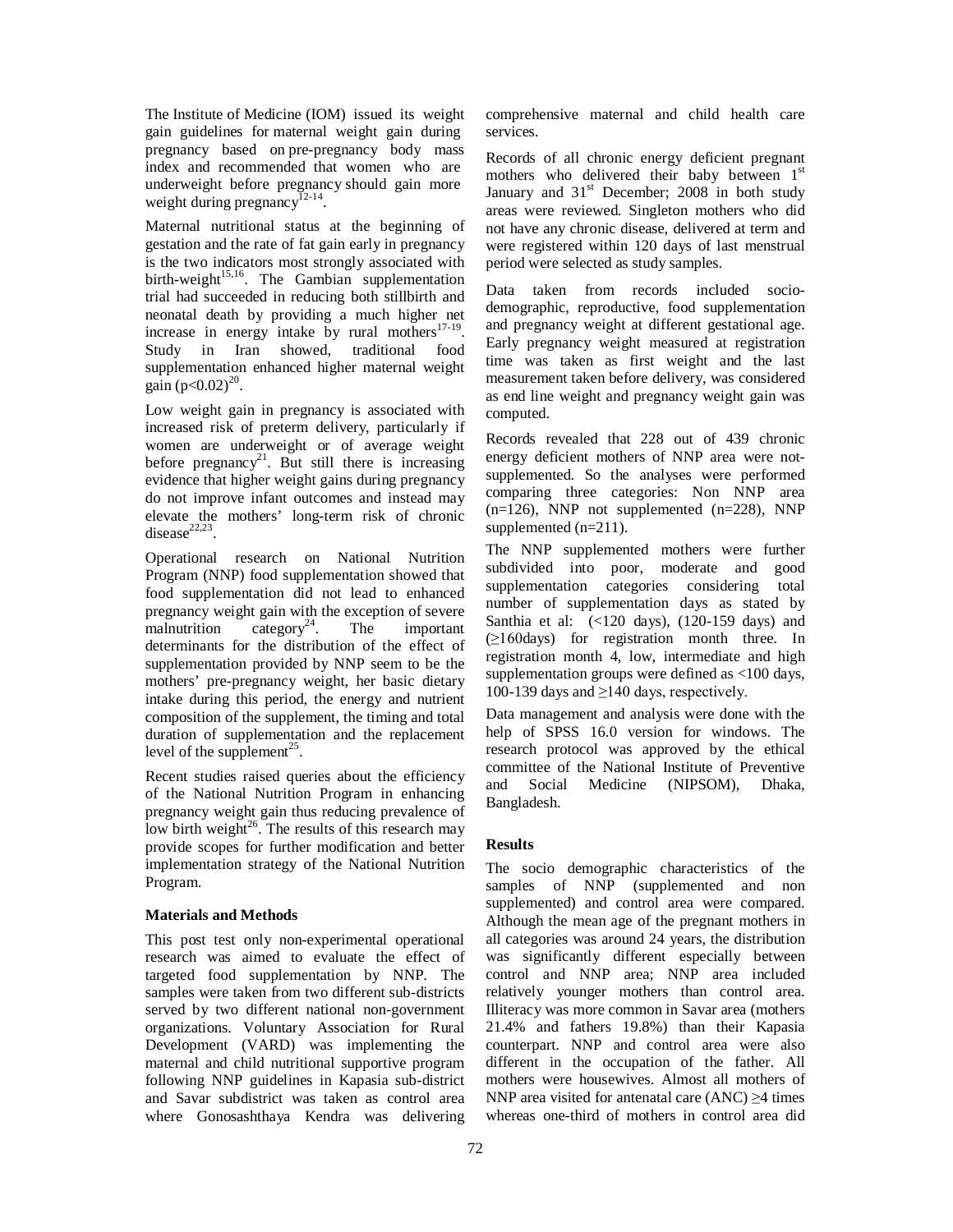not. Supplemented mothers from Kapasia area had, on average, lower body mass index (BMI)  $(16.21\pm0.77)$  than non supplemented mothers in Kapasia (17.14±.82) and those in Savar  $(17.03\pm1.19)$  area. More than 90% of supplemented mothers were at or below chronic energy deficiency level II (CED II) [table I]. Severe malnutrition (CED III) mothers were more common in supplemented group whereas CED I were more in non supplemented and control mothers.

**Table I:** Background characteristics of study samples

| Characteristics<br>Non NNP area<br>Not<br>Supplemented<br>$(n=126)$<br>supplemented<br>$(n=211)$<br>$(n=228)$<br>$(\%)$<br>$(\%)$<br>$(\%)$<br>n<br>n<br>n<br>Mothers age in yrs<br>≤19<br>8<br>(6.3)<br>29<br>(12.7)<br>38<br>(18.0)<br>(42.9)<br>98<br>84<br>$20 - 24$<br>54<br>43.1<br>(39.8)<br>$25-29$<br>50<br>(39.7)<br>58<br>(25.4)<br>51<br>(24.2)<br>$0.006*$<br>30-34<br>24<br>26<br>10<br>(7.9)<br>(10.5)<br>(12.3)<br>$\geq 35$<br>4<br>19<br>12<br>(5.7)<br>(3.2)<br>(8.3)<br>Mothers education<br>No education<br>27<br>(21.4)<br>14<br>(6.1)<br>15<br>(7.1) |
|-----------------------------------------------------------------------------------------------------------------------------------------------------------------------------------------------------------------------------------------------------------------------------------------------------------------------------------------------------------------------------------------------------------------------------------------------------------------------------------------------------------------------------------------------------------------------------|
|                                                                                                                                                                                                                                                                                                                                                                                                                                                                                                                                                                             |
|                                                                                                                                                                                                                                                                                                                                                                                                                                                                                                                                                                             |
|                                                                                                                                                                                                                                                                                                                                                                                                                                                                                                                                                                             |
|                                                                                                                                                                                                                                                                                                                                                                                                                                                                                                                                                                             |
|                                                                                                                                                                                                                                                                                                                                                                                                                                                                                                                                                                             |
|                                                                                                                                                                                                                                                                                                                                                                                                                                                                                                                                                                             |
|                                                                                                                                                                                                                                                                                                                                                                                                                                                                                                                                                                             |
|                                                                                                                                                                                                                                                                                                                                                                                                                                                                                                                                                                             |
|                                                                                                                                                                                                                                                                                                                                                                                                                                                                                                                                                                             |
|                                                                                                                                                                                                                                                                                                                                                                                                                                                                                                                                                                             |
|                                                                                                                                                                                                                                                                                                                                                                                                                                                                                                                                                                             |
|                                                                                                                                                                                                                                                                                                                                                                                                                                                                                                                                                                             |
| (7.9)<br>(21.1)<br>61<br>(28.9)<br>< Primary<br>10<br>48<br>$< 0.001*$                                                                                                                                                                                                                                                                                                                                                                                                                                                                                                      |
| 78<br>(61.9)<br>129<br>(56.6)<br>108<br>(51.2)<br>5-9 years                                                                                                                                                                                                                                                                                                                                                                                                                                                                                                                 |
| SSC and above<br>11<br>(8.8)<br>37<br>(16.2)<br>27<br>(12.8)                                                                                                                                                                                                                                                                                                                                                                                                                                                                                                                |
| Fathers' education                                                                                                                                                                                                                                                                                                                                                                                                                                                                                                                                                          |
| No education<br>25<br>27<br>30<br>(19.8)<br>(11.8)<br>(14.2)                                                                                                                                                                                                                                                                                                                                                                                                                                                                                                                |
| 69<br>72<br>14<br>(11.1)<br>(25.9)<br>(34.1)<br>$< 0.001*$<br>< Primary                                                                                                                                                                                                                                                                                                                                                                                                                                                                                                     |
| 5-9 years<br>(54.0)<br>105<br>80<br>68<br>(46.1)<br>(37.9)                                                                                                                                                                                                                                                                                                                                                                                                                                                                                                                  |
| SSC and above<br>37<br>19<br>(15.1)<br>(16.2)<br>29<br>(13.7)                                                                                                                                                                                                                                                                                                                                                                                                                                                                                                               |
| Fathers' occupation                                                                                                                                                                                                                                                                                                                                                                                                                                                                                                                                                         |
| Unemployed<br>3<br>(2.4)<br>$\overline{7}$<br>(3.1)<br>9<br>(4.3)                                                                                                                                                                                                                                                                                                                                                                                                                                                                                                           |
| Heavy worker<br>(36.5)<br>103<br>(45.2)<br>(58.8)<br>46<br>124                                                                                                                                                                                                                                                                                                                                                                                                                                                                                                              |
| Skilled labour<br>21<br>30<br>(23.8)<br>(9.2)<br>17<br>(8.1)<br>$< 0.001*$                                                                                                                                                                                                                                                                                                                                                                                                                                                                                                  |
| 25<br>64<br>39<br>Businessman<br>(19.8)<br>(28.1)<br>(18.5)                                                                                                                                                                                                                                                                                                                                                                                                                                                                                                                 |
| Serviceman<br>22<br>(17.5)<br>33<br>22<br>(10.4)<br>(14.5)                                                                                                                                                                                                                                                                                                                                                                                                                                                                                                                  |
| ANC category                                                                                                                                                                                                                                                                                                                                                                                                                                                                                                                                                                |
| Less than four visit<br>42<br>(33.3)<br>7<br>(3.1)<br>5<br>(2.4)                                                                                                                                                                                                                                                                                                                                                                                                                                                                                                            |
| More than four visit<br>84<br>(66.7)<br>221<br>(97.5)<br>(96.9)<br>206<br>$< 0.001*$                                                                                                                                                                                                                                                                                                                                                                                                                                                                                        |
|                                                                                                                                                                                                                                                                                                                                                                                                                                                                                                                                                                             |
| BMI (Mean±SD)<br>$17.03 \pm 1.19$<br>$17.14 \pm 82$<br>$16.21 + 77$<br>$< 0.001**$                                                                                                                                                                                                                                                                                                                                                                                                                                                                                          |
| CED categories                                                                                                                                                                                                                                                                                                                                                                                                                                                                                                                                                              |
| CED <sub>I</sub><br>78<br>(61.9)<br>140<br>(61.4)<br>14<br>(6.6)                                                                                                                                                                                                                                                                                                                                                                                                                                                                                                            |
| CED II<br>26<br>72<br>(20.6)<br>(31.6)<br>132<br>(62.6)<br>$< 0.001*$                                                                                                                                                                                                                                                                                                                                                                                                                                                                                                       |
| CED III<br>22<br>16<br>(7.0)<br>(30.8)<br>(17.5)<br>65<br>$\mathbf{e}$ . $\mathbf{e}$<br>$\mathbf{r}$ .<br>$\bullet$<br>٠.<br>2.111<br>1.00                                                                                                                                                                                                                                                                                                                                                                                                                                 |

Significance shown in the table are for comparison among different supplementation categories

\*p values obtained by  $\chi^2$  test; \*\* p value obtained by F test.

On average, control mothers gained lowest weight  $(6.50\pm1.53kg)$  and NNP supplemented group gained highest weight (7.94±1.99kg). No difference was observed in the weight gain between supplemented and non-supplemented mothers of Kapasia NNP area. [table II]. After adjusting for socio-demographic and early BMI status the relationship persisted [table II]. Similar findings were observed when pregnancy weight gain was categorized as targeted weight gain (9 kg as cut off) and tested [table III]. After adjustment supplemented mothers were six times more likely to gain targeted weight [OR with 95% CI 6.34 (2.43, 16.52)] than mothers of control area whereas non-supplemented mothers of NNP were eleven

times more likely to gain targeted weight (OR with 95% CI 10.62 [4.15, 27.17]). The number of mothers who gained adequate weight were also proportionally higher within good supplemented category [Figure 1].

Only eight percent of all eligible Kapasia pregnant mothers got full course of supplementation. Good supplemented mothers gained, on average higher weight  $(8.50\pm1.6 \text{ kg})$  although the differences were not statistically significant [Figure 2].

| Table II: Pregnancy weight gain according to supplementation |
|--------------------------------------------------------------|
|                                                              |

| status                           |                                     |   |     |          |        |  |
|----------------------------------|-------------------------------------|---|-----|----------|--------|--|
| Supplement status                | Pregnancy weight gain status        |   |     |          |        |  |
|                                  | Adjusted for other variables        |   |     |          |        |  |
|                                  | $Mean \pm SD$                       | n | ß   | F change |        |  |
| Non NNP area*                    | $6.50 + 1.53$                       |   |     |          |        |  |
| NNP Non-supplemented             | $7.82 \pm 2.28 \le 0.001$ .32 19.62 |   |     |          | <0.001 |  |
| NNP Supplemented                 | $7.94 \pm 1.99$                     |   | .26 |          |        |  |
| Reference category. Non NNP area |                                     |   |     |          |        |  |
| $CI = Confidence Interval$       |                                     |   |     |          |        |  |
|                                  |                                     |   |     |          |        |  |

**Table III:** Weight gain category by supplementation status

| Supplement status       | Pregnancy weight gain category |                  |   |               |               |  |
|-------------------------|--------------------------------|------------------|---|---------------|---------------|--|
|                         | $<$ 9 $k$ g                    | >9kq             |   | Crude         | Adjusted      |  |
|                         | N(%)                           | N(%)             | n | OR[95%CI]     | OR [95%CI]    |  |
| Non NNP area*           | 120 (95.2)                     | 6(4.8)           |   |               |               |  |
| NNP Non-                | 147 (64.5)                     | 81(35.5) < 0.001 |   | 11.02         | 10.62         |  |
| supplemented*           |                                |                  |   | (4.65, 26.14) | (4.15, 27.17) |  |
| <b>NNP Supplemented</b> | 136 (64.5)                     | 75 (35.5)        |   | 11.03         | 6.34          |  |
|                         |                                |                  |   | (4.64, 26.25) | (2.43, 16.52) |  |

\* Reference category=Non NNP area

CI = Confidence Interval



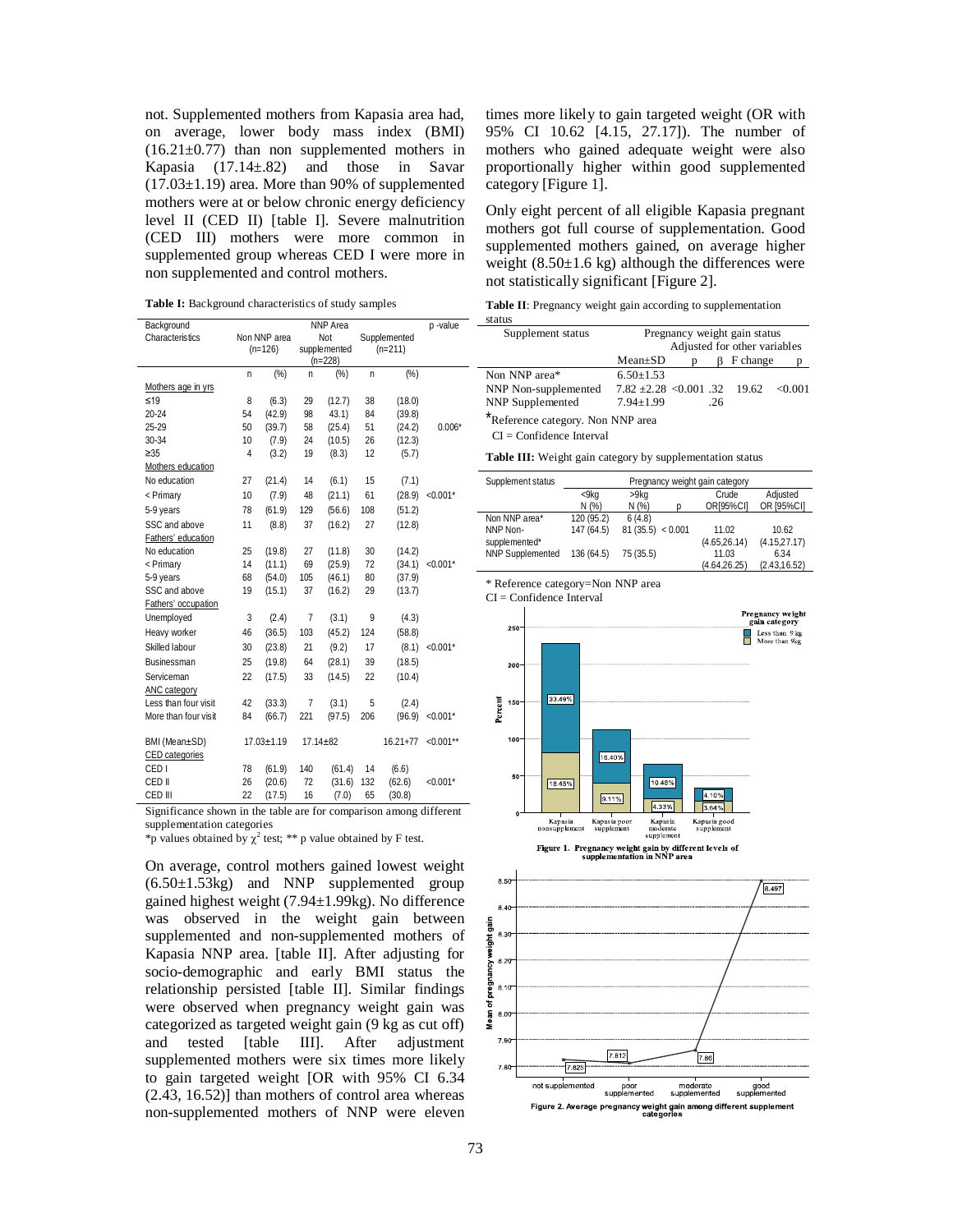

#### **Discussion**

This study was performed to assess the effects of nutritional intervention in pregnancy using projectbased data.

Nearly half of the supplemented mothers started late supplementation and only about one in ten women received full supplementation. This result indicated serious deficiencies in the implementation of the NNP in rural areas<sup>26,27</sup>.

In this study weight gain was inversely related with initial weight. Women with CED III gained higher weight, on average during their pregnancy than CED I women and it was consistent with other studies in Bangladesh<sup>24,26,28</sup> Indonesia<sup>29</sup>, Pakistan<sup>30</sup> and Taipei<sup>31</sup>. [fig.2 & fig.3]. The food supplementation in the NNP might be a replacement not a supplement, which was supported by the findings of Bangladesh Integrated Nutrition Program (BINP) operational research that 30% of the women substituted at least part of their domestic food intake by NNP food supplements $^{32}$ . The average monthly weight gain in the present study was considerably lower, averaging only 0.92 kg/month in the second and third trimesters although a WHO collaborative study showed that weight gain of 1.5 kg/month during the last two trimesters was consistent with good pregnancy outcomes $^{33}$ .

The results of the present study also showed that severely malnourished women gained more weight in pregnancy. Several researchers proposed that when seriously malnourished women were supplemented they could not 'afford' to direct the energy to the fetus and therefore such supplementation improved maternal weight gain more than birth weight $34,35$ . Apart from frustrating coverage of the supplementation program this finding directed our view to the composition of the supplementation regimen provided by the NNP, that contain lesser amount of protein [all the protein derive from vegetable source] than any other regimen trialed so  $far^{19,20,36}$ .

The importance of taking data from two areas was not established in a way that it was planned for. The differences of pregnancy weight gain among categories were partly seemed to be affected by selection and measurement bias. The formats as well as the workers involved with the data collection procedure of two organizations were dissimilar (in terms of training, experience and education). The logistics were also different (some used digital machines and others used calibrated scale). Monitoring and data quality checking were also not uniform for different organization. As it was a record based study, potential limitation is reliance on reported anthropometric measurement, height of the mothers, and weight of the mothers. We relied on the records for the likelihood that any biases which might continue to exist (e.g. from faulty weighing scales, recording errors, or intentional misrepresentation) would equally affect the data on the supplemented and nonsupplemented women.

*Conclusion:* The program coverage was about half in terms of eligibility but in terms of adequate supplementation it was only eight percent. The study found that there were significant differences in pregnancy weight gain between NNP and non NNP areas but no such difference were observed between supplemented and non-supplemented mothers of NNP area. A large-scale well-designed trial is recommended to explore the effect of targeted food supplementation.

#### **References**

- 1. ACC/SCN Symposium .Women and Nutrition. Policy Discussion paper 1990; 6: 124–125.
- 2. Subcommittee on nutritional status and weight gain during pregnancy, Subcommittee on dietary intake, nutrient supplements during pregnancy. Nutrition during pregnancy: Executive Summary. Nutrition Today 1990; 13–22.
- 3. Low Birthweight; Country, regional and global estimates. United Nations Children's Fund and World Health Organization. UNICEF, New York; 2004.
- 4. FAO Corporate Document Repository, Food-based nutrition strategies in Bangladesh, FAO Regional Office for Asia and the Pacific; 2007.
- 5. Barker. DJP (ed.), Fetal and infant origins of disease, BMJ Books, London, 1st Edition; 1992.
- 6. Vause T, Martz P, Richard F, et al. Nutrition for healthy pregnancyoutcomes. Appl Physiol Nutr Metab 2006; 31(1): 12-20
- 7. Winkvist A, Stenlund H, Hakimi M, et al. Weight gain patterns from pre-pregnancy until delivery among women in Central Java, Indonesia. Am J lin Nutr 2002;75(6):1072-7
- 8. Subcommittee on nutritional status and weight gain during pregnancy, Food and Nutrition Board, US Institute of Medicine/National Academy of Sciences.